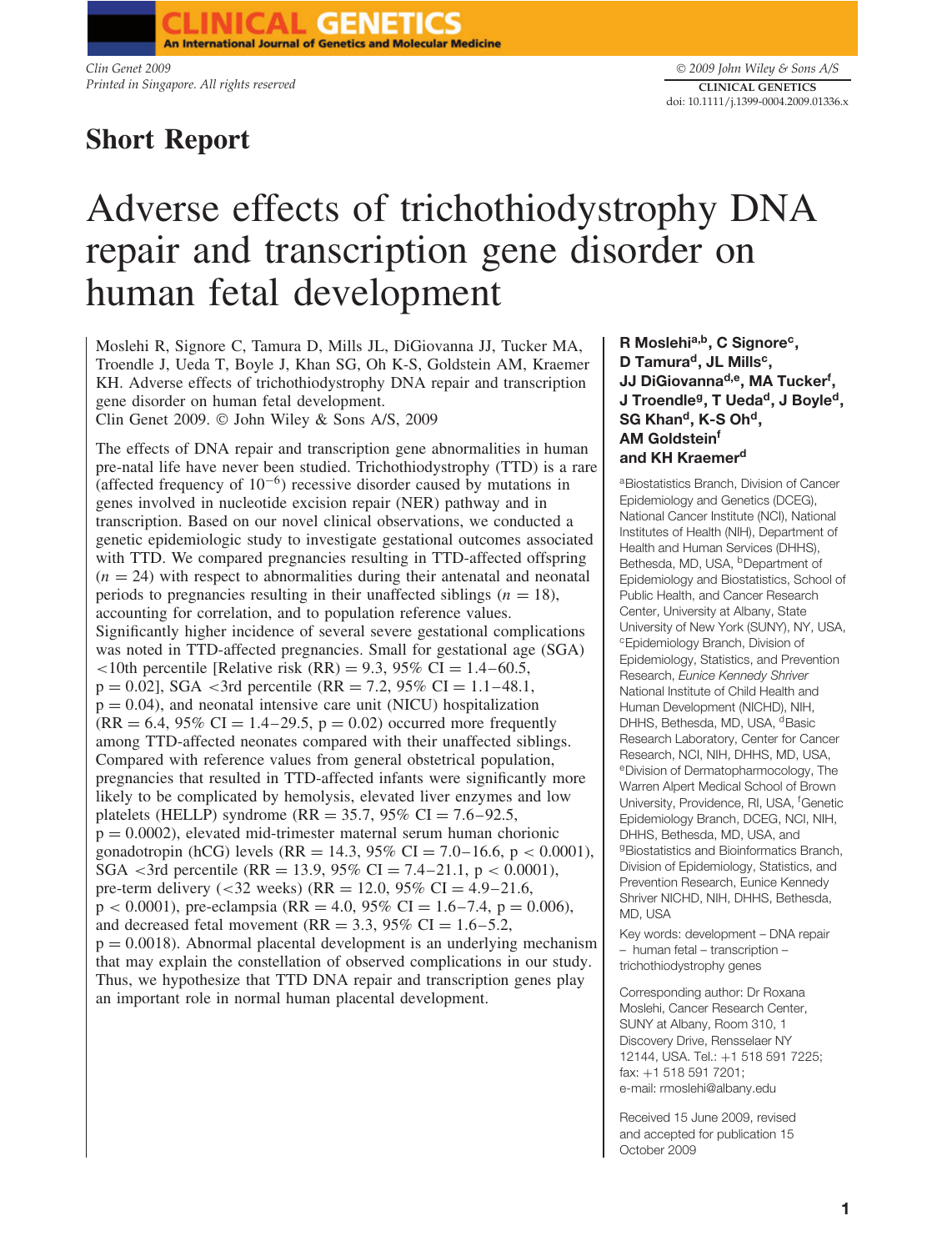Trichothiodystrophy (TTD) is a rare (affected frequency of 1 in  $10^6$  in Europe) (1) autosomal recessive disorder of DNA repair and transcription (2–4). TTD has a wide spectrum of clinical features that include sulfur-deficient brittle hair, small stature, mental retardation, ichthyotic skin, unusual facial features and in some cases photosensitivity (5, 6). Laboratory confirmation of the diagnosis of TTD is based on analysis of hair samples, which show alternating dark and light banding (tiger-tail) on polarizing microscopy (7, 8), reduced sulfur content of hair shafts (7, 8), and tests of DNA repair (4). TTD is caused by mutations in a number of genes, some with known functions involved in DNA repair pathways and in transcription. Photosensitive TTD can be caused by mutations in at least three genes: *XPD (ERCC2)* and *XPB (ERCC3)* which encode the two helicase subunits of transcription factor TFIIH  $(9-11)$ and *TTD-A (TFB5)* which codes for the 10th subunit of TFIIH (12). TFIIH has various roles in several pathways including nucleotide excision repair (NER), basal transcription and activated transcription (13). Non-photosensitive TTD has been associated with mutations in *TTDN1 (C7ORF11)*, a gene of unknown function on chromosome 7p14 (14, 15).

Patients with defects in NER genes may have several different phenotypes in addition to TTD including xeroderma pigmentosum (XP), Cockayne syndrome (CS), cerebro-ocular-facial syndrome (COFS) or combinations of XP/TTD, XP/CS and COFS/TTD (3, 4). Patients with XP have increased freckle-like pigmentation of their skin and a 1000-fold increase in risk for cancers of sun exposed tissues (skin and eyes) without hair abnormalities (3, 4). COFS has been considered as a severe form of CS and is a progressive brain and eye disorder with varying severity of several abnormalities including mental and physical retardation (3, 16). Individuals diagnosed with XP/TTD or COFS/TTD have phenotypic features of both disorders and mutations in the *XPD* gene; the exact risk of other abnormalities associated with these combined diagnoses is not known (10, 17).

Based on our novel clinical observations, we designed a genetic epidemiologic study in order to investigate pregnancy and human fetal developmental outcomes associated with defects in TTD genes. The specific objective of this study was to compare pregnancies resulting in TTD-affected individuals to pregnancies resulting in their unaffected siblings and to population reference values with respect to abnormalities noted during their antenatal and neonatal periods. For this purpose, obligate heterozygote (carrier) mothers of TTD

patients referred to the National Institutes of Health (NIH) were interviewed regarding the course of the pregnancies that produced the TTD-affected and unaffected children.

## **Materials and methods**

## Study population

The mothers of all TTD patients followed at the NIH between 2001 and 2006 under a protocol to study the natural history of this disorder were approached for participation in this genetic epidemiologic study. The protocol was approved by the NCI institutional review board and appropriate written informed consent was obtained from all adult subjects and parents of minors. A total of 15 obligate heterozygote mothers had been recruited under the above protocol; all agreed to participate in the genetic epidemiologic study reported here.

## Data collection

The mothers' reproductive, pregnancy, and delivery histories were collected using a detailed questionnaire. Quality assurance measures carried out prior to the initiation of the epidemiologic investigation included pre-testing of the questionnaire on volunteers as well as a pilot study of the questionnaire on mothers of patients with XP, which has genetic similarities with TTD. The questionnaire was then administered by telephone to the 15 obligate heterozygote mothers of the TTD patients. For quality control purposes, the epidemiologic questionnaire was re-administered to a subset of mothers during an in-person interview. All pertinent medical records were requested from hospitals, gynecologists, obstetricians, pediatricians and family doctors. We were able to obtain pertinent records on about two-thirds of the pregnancies of the mothers. An abstraction form was created to extract the necessary information from the records.

One member of the research group (R. M.) conducted the abstractions, pre- and pilot testing as well as all telephone and in-person interviews.

Data collected during the telephone interview and/or extracted from the medical records included pre-natal test results, mode of delivery, complications during pregnancy and/or delivery, gestational age at delivery, birth weight, head circumference, 1 min and 5 min APGAR scores, serial weight measurements in the nursery, neonatal infection, length of stay of the mother and the infant at the hospital after delivery, treatments received by mother or infant at the hospital prior to release, and birth defects or neurological symptoms present at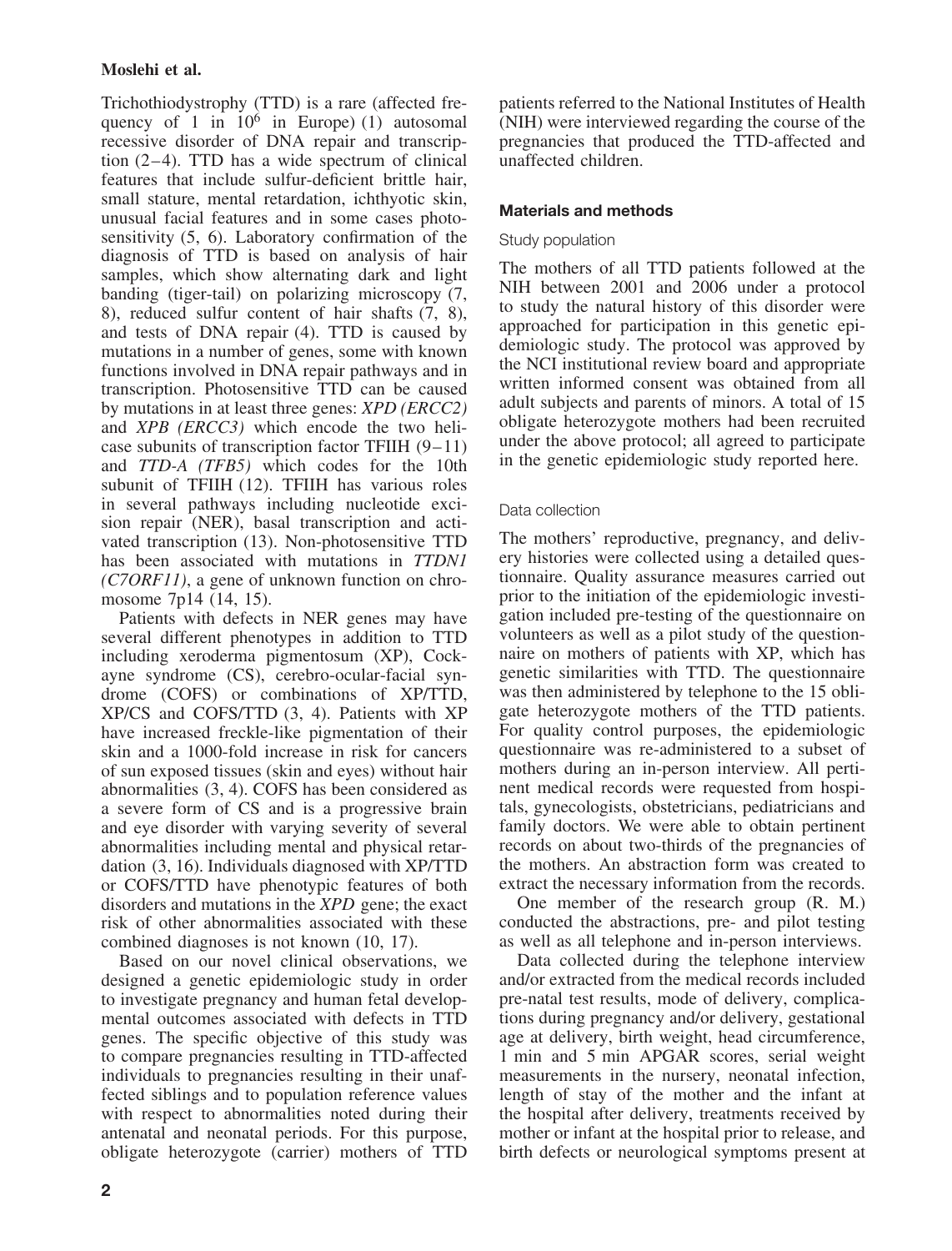birth or manifested within a few days after birth. A small for gestational age (SGA) infant was defined as an infant whose birth weight was below the 10th or 3rd percentile according to published standards accounting for infant sex (18).

## Statistical analysis

TTD patients and their unaffected siblings were compared with respect to the complications noted during the course of the pregnancies that produced them and abnormalities noted during their neonatal periods. For each abnormality, the log-binomial model was assumed, allowing for an exchangeable correlation between siblings by using PROC GEN-MOD of Statistical Analysis System (SAS) Software (version 9.1, SAS Institute, Cary, NC). The log-binomial model gives estimated prevalence proportion ratios (PPR) for those with TTD compared with those without TTD. TTD patient characteristics were compared to reference values from vital statistics data for the 1996 US population (19) and from other sources of data on general obstetrical population (20–24) by Fisher's exact tests. All tests were two-sided. Confidence intervals for relative risks (RRs) for comparisons against the US population were obtained from StatXact 4 for windows using the asymptotic method of Koopman (25).

## DNA repair complementation group assignment

Fibroblast cultures were established on TTD patients and assayed for DNA repair complementation groups by use of the plasmid host cell reactivation assay as previously described (26, 27).

## **Results**

All eligible mothers contacted agreed to participate in the study. Table 1 summarizes the characteristics of the 15 obligate heterozygote mothers interviewed in this study. The majority of mothers were white, born in the United States, and had a collegelevel education. Sixty percent were  $\leq 40$  years of age at the time of interview.

The pregnancy histories of the mothers are indicated in Table 2. Forty percent of the mothers had two pregnancies,  $47\%$  had two live births and 67% had one affected child. The mother of family R12 had 12 pregnancies resulting in three miscarriages, one stillbirth, and eight live births; four of the live births of this subject were affected and diagnosed with XP/TTD. There were 49 pregnancies among the 15 mothers, 47 singleton and 2 twin gestations. Among singletons, there

| Table 1. Characteristics of Mothers of TTD Patients ( $n = 15$ ) |  |
|------------------------------------------------------------------|--|
|------------------------------------------------------------------|--|

|                            | . <b>. . .</b> |      |
|----------------------------|----------------|------|
| Demographics               | No.            | $\%$ |
| Race                       |                |      |
| White                      | 12             | 80.0 |
| Hispanic                   | 2              | 13.3 |
| Other                      | 1              | 6.7  |
| Country of birth           |                |      |
| <b>USA</b>                 | 11             | 73.3 |
| Other                      | 4              | 26.7 |
| Highest level of education |                |      |
| Less than high school      | 1              | 6.7  |
| High school                | 4              | 26.7 |
| College                    | 8              | 53.3 |
| Advanced degree            | 2              | 13.3 |
| Age at interview (Year)    |                |      |
| $20 - 30$                  | 4              | 26.7 |
| $31 - 40$                  | 5              | 33.3 |
| $41 - 50$                  | 3              | 20.0 |
| $51 - 60$                  | 3              | 20.0 |

were eight spontaneous abortions (fetal losses *<*20 weeks gestation) and one case of stillbirth (fetal loss at  $\geq 20$  weeks gestation). TTD status for these pregnancy losses was not determined, and these pregnancies were excluded from comparative analyses. From the remaining 40 pregnancies, there were 24 live births with TTD (including four with XP/TTD and one with COFS/TTD) and 18 live births without TTD (Table 2). There was a ratio of three unaffected to four affected live births. The first affected live birth was the last pregnancy in 6 of the 15 families and the parents may have decided not to have additional children. This may explain the apparent deficiency of unaffected live births for this recessive disorder where a ratio of three unaffected to one affected would be expected by random mating.

In 12 of 15 families, the defective gene was determined through DNA repair complementation group assignment. Nine families were in complementation group XP-D; their offspring had the phenotype of TTD, COFS/TTD or XP/TTD. Two families were in complementation group TTD-A and another family had defects in *TTDN1*. The three families in whom the defective gene is unknown tested negative for complementation groups XP-D, XP-B, TTD-A, and TTDN1 (Table 2).

Table 3 describes pregnancy and neonatal outcomes among study participants. There were no significant differences in the proportion of males and females, as expected for a disorder with autosomal inheritance. Compared with pregnancies resulting in unaffected live births, low birth weight, SGA, and neonatal intensive care unit (NICU) admissions were significantly more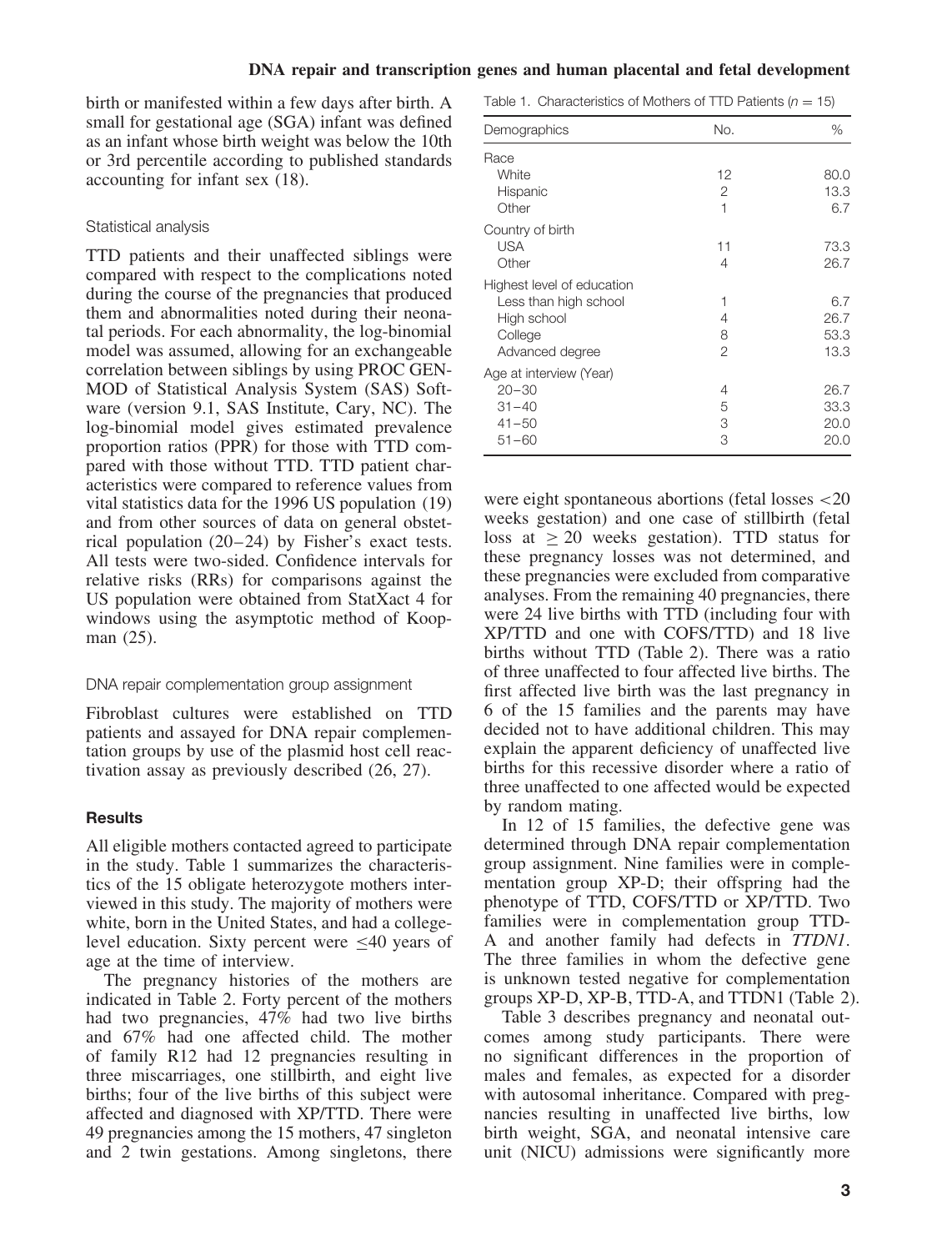|                                                                           | Age of mother at                                                                           |                 |                                                                                                                     |               | pregnancies<br>Number of               |                                   | Number of                 |                           |            |
|---------------------------------------------------------------------------|--------------------------------------------------------------------------------------------|-----------------|---------------------------------------------------------------------------------------------------------------------|---------------|----------------------------------------|-----------------------------------|---------------------------|---------------------------|------------|
|                                                                           | Family ID affected child (year) affected children<br>birth of first                        |                 | Phenotype of Complementation Total number of<br>윽<br>gior                                                           | pregnancies   | affected live birth<br>resulting in an | Number of affected<br>live births | unaffected live<br>births | miscarriages<br>Number of | Stillbirth |
| $\overline{\widetilde{K}}$                                                | 26                                                                                         | Ê               | $XP-D^a$                                                                                                            | ო             |                                        |                                   |                           |                           |            |
|                                                                           | 28                                                                                         |                 | Jnknownb                                                                                                            |               |                                        |                                   |                           |                           |            |
|                                                                           |                                                                                            |                 | 모-0<br>서우 아이<br>서우 아이<br>서우 아이                                                                                      |               |                                        |                                   |                           |                           |            |
|                                                                           | $\frac{8}{3}$                                                                              |                 |                                                                                                                     |               |                                        |                                   |                           |                           |            |
| R5                                                                        |                                                                                            |                 |                                                                                                                     |               |                                        |                                   |                           |                           |            |
| R6                                                                        |                                                                                            |                 |                                                                                                                     |               |                                        |                                   |                           |                           |            |
|                                                                           |                                                                                            |                 |                                                                                                                     | C<br>J        |                                        |                                   |                           |                           |            |
|                                                                           |                                                                                            |                 |                                                                                                                     | $\mathcal{C}$ | å                                      |                                   |                           |                           |            |
| $\stackrel{\sim}{\cong} \stackrel{\infty}{\cong} \stackrel{\circ}{\cong}$ | 1033505375                                                                                 |                 | URKOWN <sup>D</sup><br>URKOWN <sup>D</sup><br>URKOWND X R-D<br>URK X X R-D<br>URK X X R-D<br>URK X X R-D<br>URKOWND | 4             | g<br>Q                                 |                                   |                           |                           |            |
|                                                                           |                                                                                            |                 |                                                                                                                     | S             |                                        |                                   |                           |                           |            |
|                                                                           |                                                                                            |                 |                                                                                                                     | J             |                                        |                                   |                           |                           |            |
|                                                                           |                                                                                            |                 |                                                                                                                     | 으             |                                        |                                   |                           |                           | $\circ$    |
|                                                                           | 25                                                                                         |                 |                                                                                                                     |               |                                        |                                   |                           |                           |            |
| $7077$<br>$772945$<br>$7745$<br>$775$                                     | 86                                                                                         |                 |                                                                                                                     |               |                                        |                                   |                           |                           |            |
|                                                                           | 25                                                                                         | <b>JOFS/TTL</b> |                                                                                                                     |               |                                        |                                   |                           |                           |            |
| Total                                                                     |                                                                                            |                 |                                                                                                                     | 49            | 23                                     | 24                                | $\infty$                  | œ                         |            |
|                                                                           | COFS, cerebro-ocular-facial syndrome; TTD, trichothiodystrophy; XP, xeroderma pigmentosum. |                 |                                                                                                                     |               |                                        |                                   |                           |                           |            |

Table 2. Characteristics of families, pregnancies, and outcomes Table 2. Characteristics of families, pregnancies, and outcomes

 $\frac{1}{2}$  $\ddot{\phantom{1}}$  $\sim$  $\bar{\circ}$  $\frac{1}{2}$  $\frac{1}{2}$  $\frac{1}{2}$ oor o, corono o<br>aReference (26). aReference (26).

<sup>o</sup>Tested negative for XP-D, XP-B, TTD-A, and TTDN1.

cTwins (1 affected, 1 unaffected). dTwins (both affected) died shortly after birth.

<sup>b</sup>Tested negative for XP-D, XP-B, TTD-A, and TTDN1.<br><sup>cT</sup>wins (1 affected, 1 unaffected).<br><sup>dT</sup>wins (both affected) died shortly after birth.<br><sup>e</sup>Decreased fetal activity at 15–16 weeks and induced delivery at 21 weeks due t eDecreased fetal activity at 15–16 weeks and induced delivery at 21 weeks due to intrauterine fetal demise.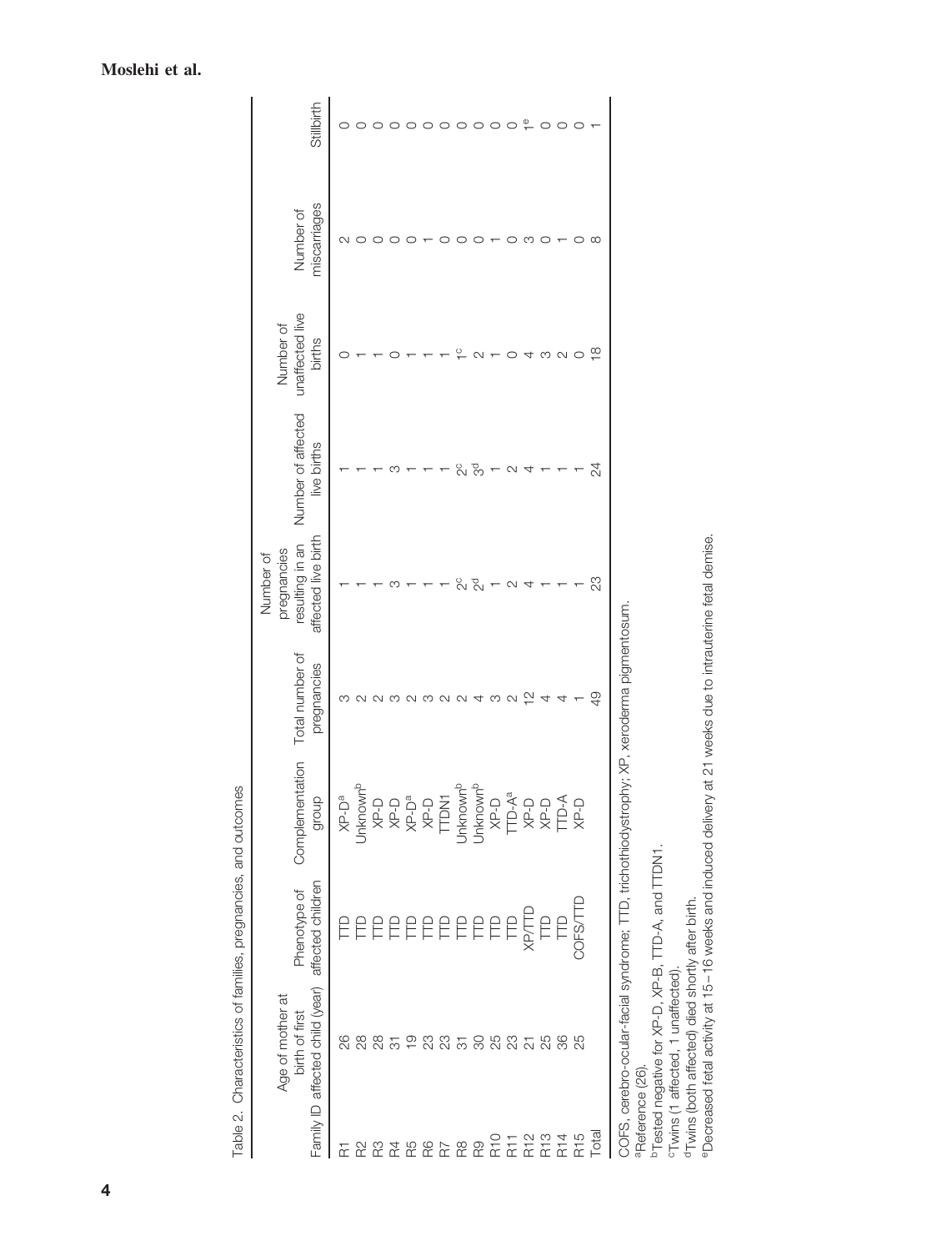common among TTD-affected pregnancies. Of note, 10 of the 13 (77%) cases who were SGA were below the 3rd percentile for gestational age, suggesting that these were pathologically small and not merely constitutionally small infants.

Mothers also reported substantially decreased fetal movement for 13 (54.2%) of their TTD pregnancies and for one unaffected pregnancy (data not shown). Concerns about decreased fetal movement were reported to the physicians for nine of the affected pregnancies (37.5%) and the one unaffected pregnancy (5.6%) (Table 3). Preeclampsia occurred more often in TTD-affected pregnancies (25.0% *vs* 5.6%). A particularly rare and severe form of pre-eclampsia, the hemolysis, elevated liver enzymes, and low platelets (HELLP) syndrome, was present in 3 of 24 (12.5%) TTD-affected pregnancies, but in none of the unaffected pregnancies. Of the seven TTD-affected pregnancies, which had been offered mid-trimester maternal serum screening for neural tube defects (NTDs) and aneuploidy, six (85.7%) had elevated levels of human chorionic gonadotropin (hCG) and four (57.1%) had abnormal levels of alphafetoprotein (AFP) in addition to elevated hCG, although none had an NTD or aneuploidy. None of the four non-TTD pregnancies that were tested had abnormal levels of screening markers (Table 3). The comparisons noted above did not reach statistical significance.

To further examine the pregnancy problems in TTD cases, we compared rates of complications in TTD pregnancies to those in the general obstetrical population (20–24). As illustrated in Table 4, there were highly statistically significant increased risks for elevated mid-trimester maternal serum hCG, low birth weight (*<*2500 and *<*1500 g), SGA infants (*<*10th and *<*3rd percentiles), preterm delivery (*<*37 weeks and *<*32 weeks), preeclampsia and decreased fetal movement among TTD-affected pregnancies when compared with the general obstetrical population. The occurrence of HELLP syndrome among 12.5% of TTDaffected pregnancies is particularly noteworthy, as this severe manifestation of pre-eclampsia has a baseline incidence of only 1–9 per 1000 live births (28).

Mothers were asked about any neonatal abnormalities or birth defects in their newborns. They reported skin abnormalities including congenital ichthyosis and collodion membrane in 12 affected babies, failure to thrive requiring tube feeding in eight affected newborns, hair abnormalities in seven affected newborns, nail abnormalities in four and poor sucking reflex in two affected babies. A severely affected pair of twins died shortly after

birth. None of the unaffected individuals were reported to have any of the abnormalities noted above. Laboratory confirmation of the diagnosis of TTD revealed characteristic tiger-tail banding of hair on polarized microscopy for all 22 living TTD patients in this study.

Placentas for 5 of 24 affected pregnancies were examined pathologically. Total or partial velamentous cord insertion was noted for four of five (80%) placentas examined including both placentas of a set of affected twins. Placental infarction was also noted for four placentas, three of which were in one family and involved *>*50% infarction of both placentas for a set of affected twins and infarction of one-third of the placenta for their affected sibling. Placenta of another affected pregnancy was noted as having several infarcts. Mass and/or cysts of unknown significance were reported for four placentas and one case of circumvallate placenta was also noted among this group.

Nearly all pregnancies resulting in offspring with TTD were associated with at least one gestational complication. The four pregnancies of family R12 in complementation group XP-D resulting in children with XP/TTD (Table 2) did not have a complication noted (Tables 3 and 4). Of the 18 pregnancies of the same mothers which resulted in unaffected offspring, 2 (11%) were associated with a complication; one was the twin pregnancy of family R8 resulting in an affected and an unaffected neonate. Therefore, there was a strong association between TTD phenotype in the fetus and adverse pregnancy outcomes and gestational complications.

## **Discussion**

We conducted a genetic epidemiologic investigation of the effects of TTD gene defects in prenatal life. We found highly significant increased risks of a number of pregnancy and gestational complications associated with TTD-affected pregnancies when compared with the unaffected pregnancies of the same mothers and with the rates in the general obstetrical population. As TTD is a rare disease, only small numbers of subjects and their pregnancies were available for study. Yet, even when comparing the small sample of TTD pregnancies to their unaffected siblings and adjusting for non-independence, we found a statistically significant, more than three-fold, increased risk of low birth weight, and a more than seven-fold increased risk of severe SGA (*<*3rd percentile) in pregnancies where the infant was affected with TTD. Compared with population reference values,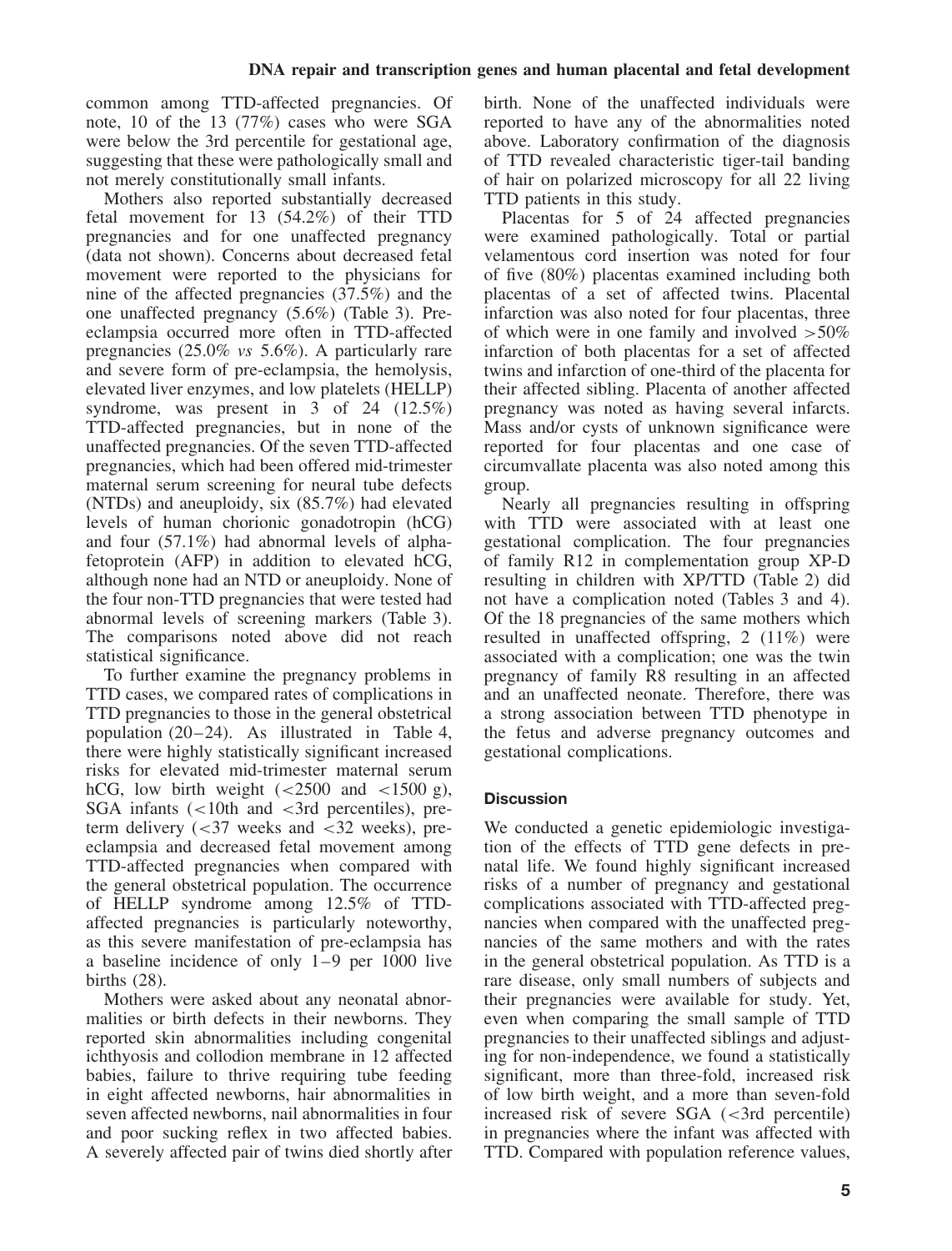| Table 3. Features of pregnancies resulting in live births ( $n = 42$ ) of carrier mothers ( $n = 15$ ) |  |  |
|--------------------------------------------------------------------------------------------------------|--|--|
|--------------------------------------------------------------------------------------------------------|--|--|

|                              | Affected $(n = 24)$ N $(\%)$                                         | Unaffected ( $n = 18$ ) N (%) | RR (95% CI)       | p-value |
|------------------------------|----------------------------------------------------------------------|-------------------------------|-------------------|---------|
| Gender                       |                                                                      |                               |                   |         |
| Male                         | 13 (54.2)                                                            | 10(55.6)                      | $1.0(0.6 - 1.7)$  | 1.00    |
| Female                       | 11 (45.8)                                                            | 8(44.4)                       |                   |         |
| Twin births                  |                                                                      |                               |                   |         |
| Yes                          | 3(12.5)                                                              | 1(5.6)                        | $2.0(0.2 - 20.7)$ | 0.57    |
| <b>No</b>                    | 21 (87.5)                                                            | 17(94.4)                      |                   |         |
| Pre-eclampsia                |                                                                      |                               |                   |         |
| Yes                          | 7(25.0)                                                              | 1(5.6)                        | $5.2(0.4 - 61.3)$ | 0.19    |
| <b>No</b>                    | 17 (70.8)                                                            | 17 (94.4)                     |                   |         |
|                              | Hemolysis, elevated liver enzymes and low platelets (HELLP) syndrome |                               |                   |         |
| Yes                          | 3(12.5)                                                              | $\mathbf{0}$                  |                   |         |
| <b>No</b>                    | 21 (87.5)                                                            | 18 (100.0)                    |                   |         |
|                              | Decreased fetal movement reported by mother to physician             |                               |                   |         |
| Yes                          | 9(37.5)                                                              | 1(5.6)                        | $6.3(0.9 - 45.0)$ | 0.07    |
| <b>No</b>                    | 15 (62.5)                                                            | 17 (94.4)                     |                   |         |
|                              | Abnormal levels of maternal serum screening markers ( $n = 11$ )     |                               |                   |         |
| Yes                          | $6(85.7)^a$                                                          | $\mathcal{O}$                 |                   |         |
| <b>No</b>                    |                                                                      | 4(100.0)                      |                   |         |
|                              | Pre-term delivery (<37 weeks gestation)                              |                               |                   |         |
| Yes                          | 11(45.8)                                                             | 2(11.1)                       | $2.9(1.0 - 8.8)$  | 0.06    |
| <b>No</b>                    | 13 (54.2)                                                            | 16 (88.9)                     |                   |         |
| Low birth weight $(<2500 g)$ |                                                                      |                               |                   |         |
| Yes                          | 15 (62.5)                                                            | 2(11.1)                       | $3.5(1.1 - 11.0)$ | 0.03    |
| <b>No</b>                    | 9(37.5)                                                              | 16 (88.9)                     |                   |         |
|                              | Small for gestational age (SGA) (<10th percentile)                   |                               |                   |         |
| Yes                          | 13 (54.2)                                                            | 1(5.6)                        | $9.3(1.4 - 60.5)$ | 0.02    |
| <b>No</b>                    | 11(45.8)                                                             | 17 (94.4)                     |                   |         |
| SGA (<3rd percentile)        |                                                                      |                               |                   |         |
| Yes                          | 10(41.7)                                                             | 1(5.6)                        | $7.2(1.1 - 48.1)$ | 0.04    |
| <b>No</b>                    | 14 (58.3)                                                            | 17 (94.4)                     |                   |         |
|                              | Neonatal intensive care unit (NICU) hospitalization                  |                               |                   |         |
| Yes                          | 15 (62.5)                                                            | 1(5.6)                        | $6.4(1.4-29.5)$   | 0.02    |
| <b>No</b>                    | 9(37.5)                                                              | 17 (94.4)                     |                   |         |

aHuman chorionic gonadotropin (hCG) levels were elevated in all six. Alpha-fetoprotein levels were elevated in one and reduced in three of the affected pregnancies

a greater than 35-fold increased risk of HELLP syndrome and a more than 13-fold increased risk of severe SGA were observed. Elevated mid-trimester maternal serum hCG levels, pre-term delivery, and decreased fetal movement were also significantly more common among TTD-affected pregnancies.

The finding that nearly all offsprings with TTD or COFS/TTD, regardless of the defective gene involved, had at least one pre-natal complication suggests that TTD genes are important in normal human fetal development. Different mutations in *XPD* can cause different disorders including TTD, COFS/TTD and XP/TTD. In our study, gestational complications were noted in the TTD- and COFS/TTD-affected pregnancies with abnormalities in *XPD* but not in the four XP/TTD-affected pregnancies with defects in *XPD*; therefore, the exact nature of the gene abnormalities may be of relevance with respect to pre-natal complications. To our knowledge, this is the first report of adverse effects of DNA repair and transcription gene abnormalities on gestational outcomes in a systematic study.

Although each pregnancy complication noted in our study, if considered individually, could arise through more than one mechanism, impairment of placental development is a plausible mechanism that could explain the constellation of abnormalities observed in TTD-affected pregnancies. Preeclampsia, pre-term birth, and fetal growth restriction have been associated with impaired placental development and placental hypoxia (18, 29, 30). Emerging evidence indicates that in the absence of fetal conditions such as NTDs and aneuploidies,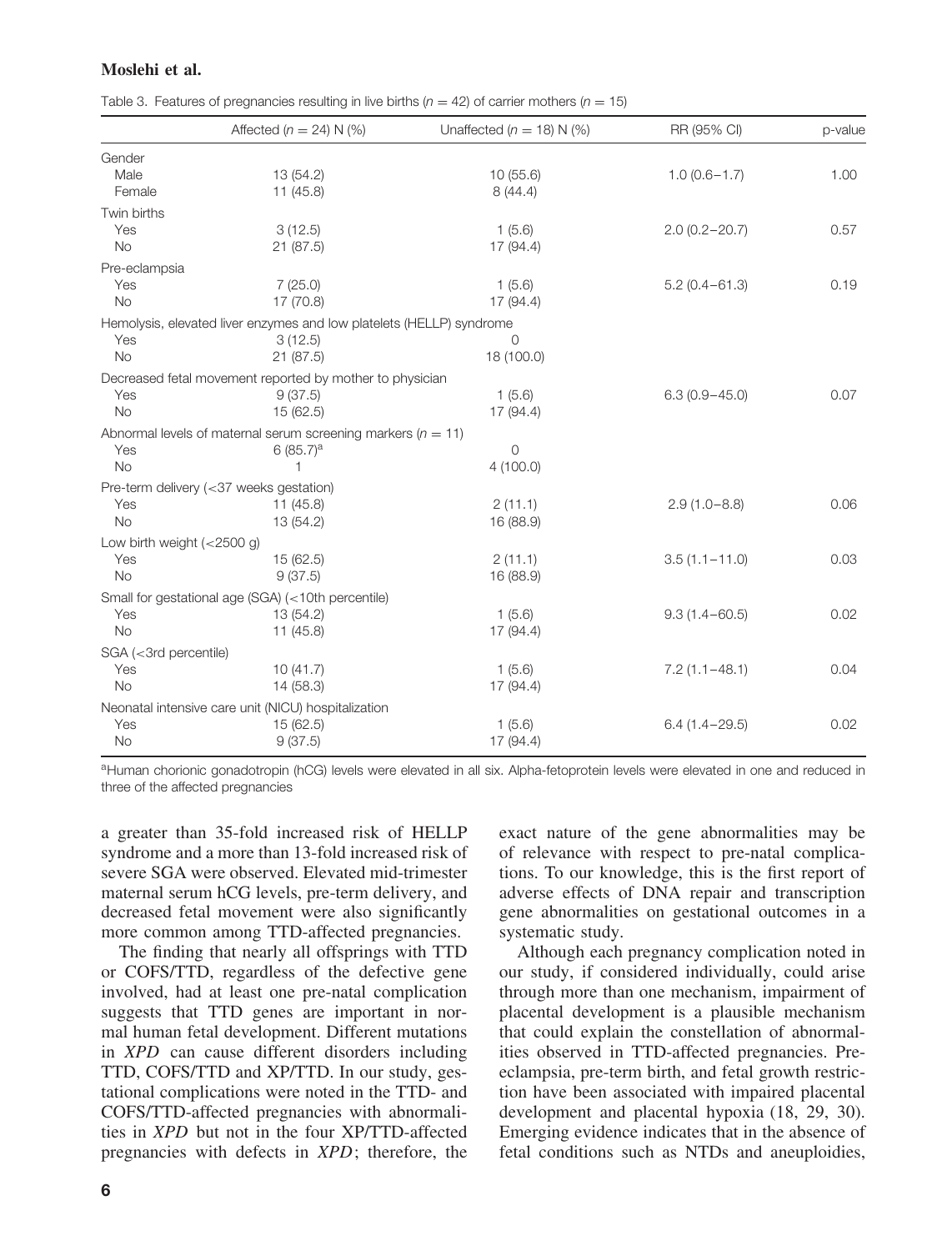### **DNA repair and transcription genes and human placental and fetal development**

|                                 | Affected ( $n = 24$ ) N (%)                                                         | Reference Values <sup>a</sup> (%) | RR (95% CI)        | p-value  |
|---------------------------------|-------------------------------------------------------------------------------------|-----------------------------------|--------------------|----------|
| Gender                          |                                                                                     |                                   |                    |          |
| Male                            | 13 (54.2)                                                                           | (51.1)                            | $1.1 (0.7 - 1.4)$  | 0.84     |
| Female                          | 11(45.8)                                                                            | (48.9)                            |                    |          |
| Twin gestation                  |                                                                                     |                                   |                    |          |
|                                 | 3(12.5)                                                                             | (2.6)                             | $5.5(1.7 - 12.0)$  | 0.023    |
| Delivery                        |                                                                                     |                                   |                    |          |
| Vaginal                         | 15 (62.5)                                                                           | (78.7)                            |                    |          |
| Cesarean                        | 9(37.5)                                                                             | (20.5)                            | $1.9(1.0 - 2.8)$   | 0.072    |
|                                 | Hemolysis, elevated liver enzymes and low platelets (HELLP) syndrome                |                                   |                    |          |
|                                 | 3(12.5)                                                                             | (0.35)                            | 35.7 (7.6-92.5)    | 0.0002   |
|                                 | Elevated human chorionic gonadotropin (hCG) on maternal serum screening ( $n = 7$ ) |                                   |                    |          |
|                                 | 6(85.7)                                                                             | (6)                               | $14.3(7.0 - 16.6)$ | < 0.0001 |
| Birth weightb                   |                                                                                     |                                   |                    |          |
|                                 | $2215 \pm 990.1$ g                                                                  | $3353 \pm 581$ g                  |                    | < 0.0001 |
| Low birth weight $(<2500 g)$    |                                                                                     |                                   |                    |          |
|                                 | 15(62.5)                                                                            | (6.9)                             | $9.2(6.2 - 11.5)$  | < 0.0001 |
| Very low birth weight (<1500 g) |                                                                                     |                                   |                    |          |
|                                 | 5(20.8)                                                                             | (1.4)                             | $16.3(6.7-29.5)$   | < 0.0001 |
| Small for gestational age (SGA) |                                                                                     |                                   |                    |          |
| <10th percentile                | 13(54.2)                                                                            | (10)                              | $5.4(3.3 - 7.4)$   | < 0.0001 |
| <3rd percentile                 | 10(41.7)                                                                            | (3)                               | $13.9(7.4 - 21.1)$ | < 0.0001 |
| Pre-term delivery               |                                                                                     |                                   |                    |          |
| $<$ 37 weeks                    | 11 (45.8)                                                                           | (10.9)                            | $4.3(2.6 - 6.0)$   | < 0.0001 |
| $<$ 32 weeks                    | 5(20.8)                                                                             | (1.9)                             | $12.0(4.9 - 21.6)$ | < 0.0001 |
| Pre-eclampsia ( $n = 23$ )      |                                                                                     |                                   |                    |          |
|                                 | 6(26.1)                                                                             | (6.5)                             | $4.0(1.6 - 7.4)$   | 0.006    |
| Decreased fetal movement        |                                                                                     |                                   |                    |          |
|                                 | 9(37.5)                                                                             | (11.5)                            | $3.3(1.6 - 5.2)$   | 0.0018   |
|                                 |                                                                                     |                                   |                    |          |

Table 4. Comparison of TTD-affected pregnancy characteristics to reference values

aElevated human chorionic gonadotropin (hCG) (20); pre-eclampsia (22); HELLP (23); decreased fetal movement (24); all others based on 1996 US population rates (19).

 $b$ Values for birth weight are mean  $\pm$  SD

elevated mid-trimester maternal serum AFP levels and/or elevated levels of hCG, as observed in TTD-affected pregnancies in our study, are indicators of poor placentation and adverse pregnancy outcomes (20, 31). Decreased fetal movement, as was reported for the affected pregnancies in our study, is a well-recognized fetal response to a hypoxic intrauterine environment (32). Six of the affected pregnancies in our study were evaluated by a non-stress test (NST) due to concerns about baby's movement; NST yielded abnormal results in each of these cases.

Thus, the striking excess of presumed placentovascular complications in TTD-affected pregnancies compared with unaffected pregnancies in the same mother leads us to hypothesize that mutations in TTD genes may disrupt normal placental development, which may lead to the pregnancy and fetal developmental abnormalities noted in our study. As placental hypoxia can be caused by abnormalities in trophoblast invasion, it is possible that

TTD gene mutations exert their effects on abnormal placental development through impairment of trophoblast invasion.

A number of TTD gene products, including XPD and TTD-A, are involved in both NER and transcription as subunits of TFIIH (9, 12). Although the role of TFIIH in transcription may be the relevant mechanism with respect to fetal development, the function of TFIIH in repair of oxidative damage may also be important in prenatal life. Studies in rodents have highlighted the importance of DNA repair pathways during mammalian organogenesis (33); it has been postulated that repair pathways play a role in the response of the conceptus to genotoxic agents, which may induce malformations (34, 35).

Previous human data on TTD genes and adverse pregnancy outcomes came from case reports that included perinatal problems in TTD patients as incidental findings. These have been summarized in two reviews (5, 6). Our findings with respect to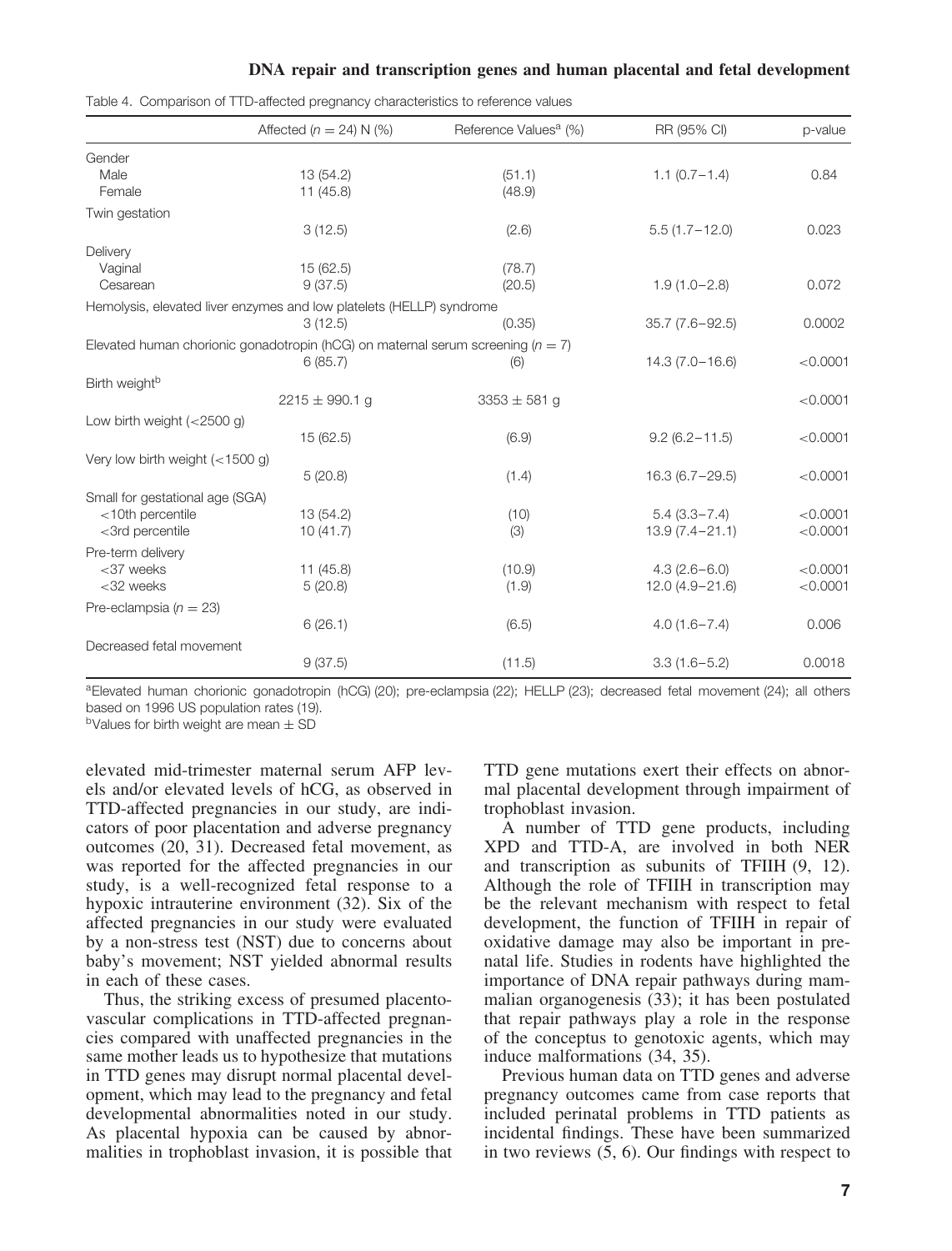the neonatal abnormalities of skin, hair and nail are in keeping with the previous reports. Other neonatal abnormalities observed at birth or in the nursery in our study such as poor sucking reflexes and failure to thrive are most likely related to the underlying conditions of pre-term birth and SGA.

Although the placentas of the mothers in our study were not systematically evaluated, gross structural abnormalities of the placenta were noted in several TTD-affected pregnancies. Placental infarcts noted in our study are consistent with other findings of uteroplacental insufficiency. An intriguing finding of structural abnormalities of the placenta and cord such as velamentous cord insertion, normally seen in  $1\%$  of pregnancies in the general US population (19), was observed in at least 4 of 24 (16.7%) TTD-affected pregnancies. The relevance of these structural abnormalities to the mechanisms leading to abnormal placentation needs further exploration. The observation that these severe pregnancy abnormalities recurred in subsequent affected pregnancies of the mothers in our study indicates that mothers of TTD patients should have their subsequent pregnancies monitored closely.

The strength of our study was the systematic epidemiologic approach and the study design employed for gathering data for which up to now the only data available were from incidental observations reported in case studies. One limitation of our study was the small number of TTD patients and unaffected siblings for comparison purposes; this limitation was unavoidable due to rarity of the TTD-affected individuals  $(1 \text{ in } 10^6 \text{ births})$   $(1)$ . Another limitation was the self-report of pregnancy complications by the mothers. We were, however, able to confirm the abnormalities reported for more than two-thirds of the pregnancies of the mothers in our study by reviewing birth and pregnancy records obtained from hospitals and obstetricians.

In conclusion, our systematic genetic epidemiologic investigation indicated a greatly increased risk of many adverse pregnancy outcomes such as SGA, HELLP syndrome, pre-eclampsia, pre-term delivery, and decreased fetal movement associated with abnormalities in TTD genes. Because abnormal placental development could explain the constellation of complications noted in our study; we hypothesize that TTD genes are important for normal placental development. The majority of TTD genes identified to date are involved in DNA repair and transcription; it is possible that mutations and polymorphisms in DNA repair or transcription genes contribute to adverse pregnancy outcomes associated with impaired placental development in the general population.

## **Authors' Contributions**

R. M. conceived this study in 2003 based on novel clinical observations (by R. M. and D. T.), conducted all interviews and medical record abstractions, helped with data analysis/interpretation and drafted the manuscript. C. S. helped with reviewing medical records, analyzing/interpreting data and drafting the manuscript. D. T. helped with clinical examination of families and obtaining and reviewing medical records. J. L. M. helped with data analysis/interpretation and drafting of the manuscript. J. J. D. and K. H. K. provided clinical examination of family members; K. H. K. supervised all laboratory analyses. M. A. T. and A. M. G. helped with study design development and implementation. J. T. conducted all statistical analyses for this project. T. U., J. B., S. K., and K.-S. O. provided the complementation group analysis. R. M. and C. S. proposed the hypothesis and mechanisms of the involvement of TTD genes in fetal and placental development.

## **Acknowledgements**

This study was supported by the Intramural Research Program of the DCEG and CCR, NCI, NIH and DHHS.

## **References**

- 1. Kleijer WJ, Laugel V, Berneburg M et al. Incidence of DNA repair deficiency disorders in western Europe: Xeroderma pigmentosum, Cockayne syndrome and trichothiodystrophy. DNA Repair (Amst) 2008: 7: 744–750.
- 2. Bootsma D, Kraemer KH, Cleaver J, Hoeijimakers J. Nucleotide excision repair syndromes: xeroderma pigmentosum, Cockayne syndrome, and Trichothiodystrophy. New York: McGraw-Hill, 2002.
- 3. Kraemer KH, Patronas NJ, Schiffmann R et al. Xeroderma pigmentosum, trichothiodystrophy and Cockayne syndrome: a complex genotype-phenotype relationship. Neuroscience 2007: 145: 1388–1396.
- 4. Ruenger TM, DiGiovanna JJ, Kraemer KH. Hereditary diseases of genome instability and DNA repair. 2008.
- 5. Itin PH, Sarasin A, Pittelkow MR. Trichothiodystrophy: update on the sulfur-deficient brittle hair syndromes. J Am Acad Dermatol 2001: 44: 891–920; quiz 921–894.
- 6. Faghri S, Tamura D, Kraemer KH et al. Trichothiodystrophy: a systematic review of 112 published cases characterises a wide spectrum of clinical manifestations. J Med Genet 2008: 45: 609–621.
- 7. Liang C, Morris A, Schlucker S et al. Structural and molecular hair abnormalities in trichothiodystrophy. J Invest Dermatol 2006: 126: 2210–2216.
- 8. Liang C, Kraemer KH, Morris A et al. Characterization of tiger-tail banding and hair shaft abnormalities in trichothiodystrophy. J Am Acad Dermatol 2005: 52: 224–232.
- 9. Broughton BC, Steingrimsdottir H, Weber CA et al. Mutations in the xeroderma pigmentosum group D DNA repair/ transcription gene in patients with trichothiodystrophy. Nat Genet 1994: 7: 189–194.